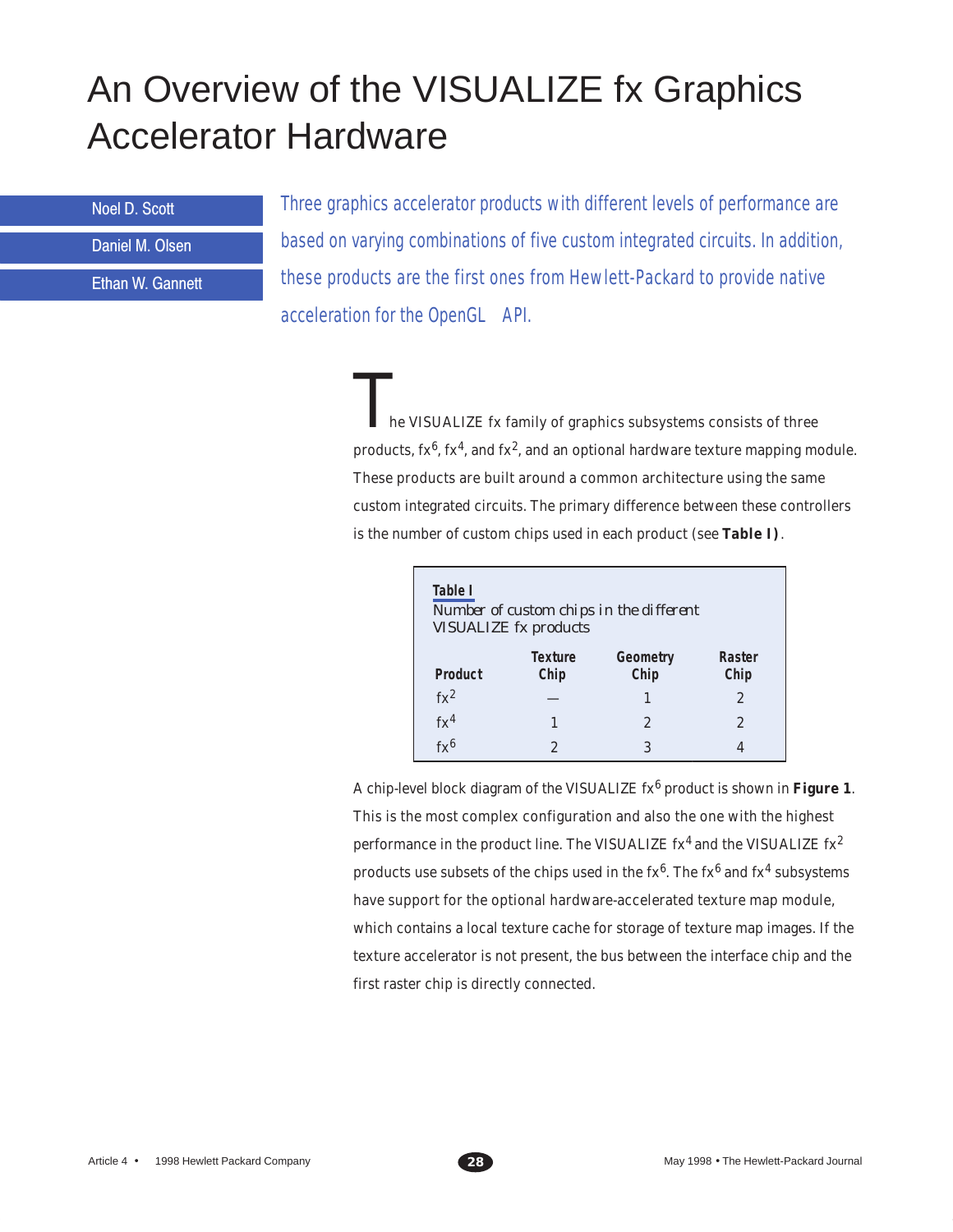

#### **Interface Chip**

The interface chip provides a PCI 2.1 (also referred to as PCI 2X) compliant interface.\* It operates at up to 66 MHz in 64-bit mode. Special efforts have been made in the

design of the buffering and the interface to the PCI. As a result, the driver is able to sustain writes of 3D geometry commands to the PCI at almost the theoretical maximum rates that could be computed for the PCI. The article on page 51 discusses PCI capability.

 $*$  PCI = Peripheral Component Interconnect.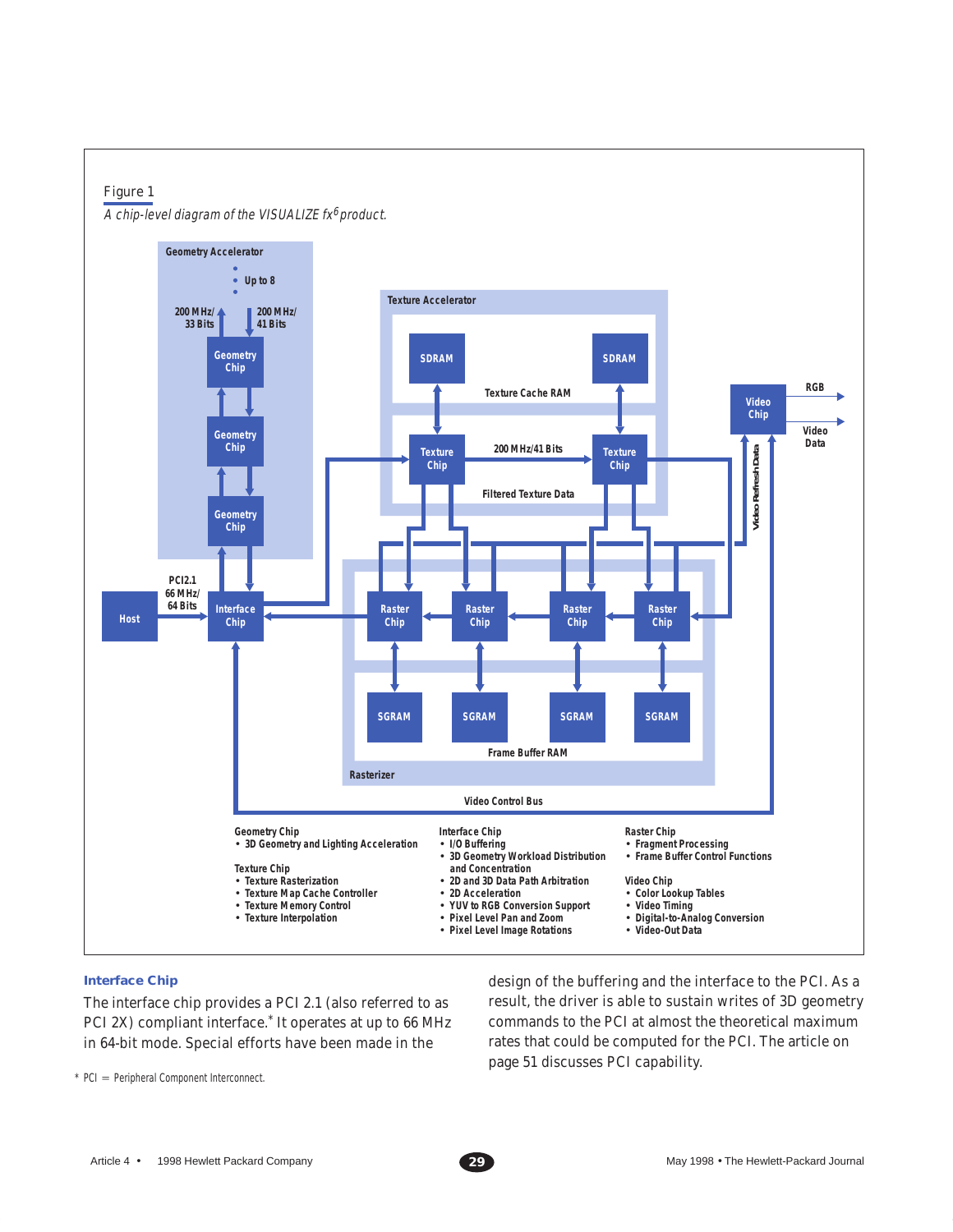# Occlusion Culling

The HP fast-break program (page 8) enabled us to understand customer requirements by analyzing what is important in OpenGL graphics today. As a result, we developed a technology called *occlusion culling* as an extension to OpenGL and implemented it in the VISUALIZE fx graphics hardware.

We found that the data sets many graphics workstation customers are trying to visualize are very complex. These data sets have large numbers of small, complex components that are not always visible in the final images. For instance, when rendering an airplane, all of the MCAD parts are present in the data set represented by potentially millions of polygons that must be processed. However, when this airplane is viewed from the outside only the outer surfaces are visible, not the fan blades of the engine or the seats or bulkheads in the interior.

In a traditional 3D z-buffered graphics system, all polygons in a scene must be processed by the graphics pipeline because it is not known a priori which polygons will be visible and which ones will be occluded (not visible). The notion of occlusion culling, or removal of occluded objects, has been talked about in the research community for several years. However, implementations tend to be in software where the performance is not at a satisfactory level.

In the VISUALIZE fx series of graphics devices, HP developed a very efficient algorithm that tests objects for visibility. An application program can very quickly use the occlusion culling visibility test to determine if a simple bounding box

representation of a more complex part is visible. Since a bounding box, or more generally a bounding volume, completely encloses the more complex part, it is possible to know a priori that if the bounding volume is not visible then the complex part it encloses is not visible. Thus, the part that is not visible does not need to be processed through the graphics pipeline. The real benefit of occlusion culling comes when a very complex part consisting of many vertices can be rejected, avoiding the expenditure of valuable time to process it.

For very complex data sets, such as the airplane mentioned above or an automobile, a tremendous performance increase can be realized by using the HP occlusion culling technology. To date, several ISVs have begun using occlusion culling in their applications and are seeing a 25 to 100 percent increase in graphics performance. This magnitude of performance benefit typically costs a customer several thousand dollars for the extra computational horsepower. HP includes this technology as standard in all VISUALIZE fx series graphics accelerators, giving even better price and performance results to our customers.

The future of 3D graphics will continue toward visualizing ever more complex objects and environments. Occlusion culling together with HP's DirectModel technology (page 19) are well positioned to be industry leaders in providing the technology for 3D modeling applications.

The primary responsibility of the interface chip is to separate the streams of data that arrive from the host SPU into three paths and arbitrate access among those paths.

**3D Path.** Typically data from the host CPU looks very much like the OpenGL API functions themselves. Data following this first path is routed to the geometry chips. The geometry chips process the data and return the results to the interface chip. These results are then sent on to the texture chips or directly to the raster chips if the texture mapping subsystem is not installed. In either case the data is transmitted to and through all the texture and raster chips in the system.

**Unbuffered Path.** This path passes data directly through the interface chip to the texture and raster chips. This provides a bypass method that allows traffic to get around other pending operations. An example would be a texture cache download that is required to complete a primitive that is currently being rasterized, a situation that would lead to deadlock without the unbuffered path.

**2D Path.** This path runs directly through the interface chip to the texture and raster chips. The 2D path differs from the unbuffered path in the way its priority is handled. The interface chip manages priority among the three paths as they all converge on the same set of wires between the interface chip and the first texture chip. The unbuffered path goes directly through the interface chip to those wires and has priority over the other two paths. Data targeting the 2D path is held off until all preceding 3D work in the geometry chip has been flushed through to the first texture chip.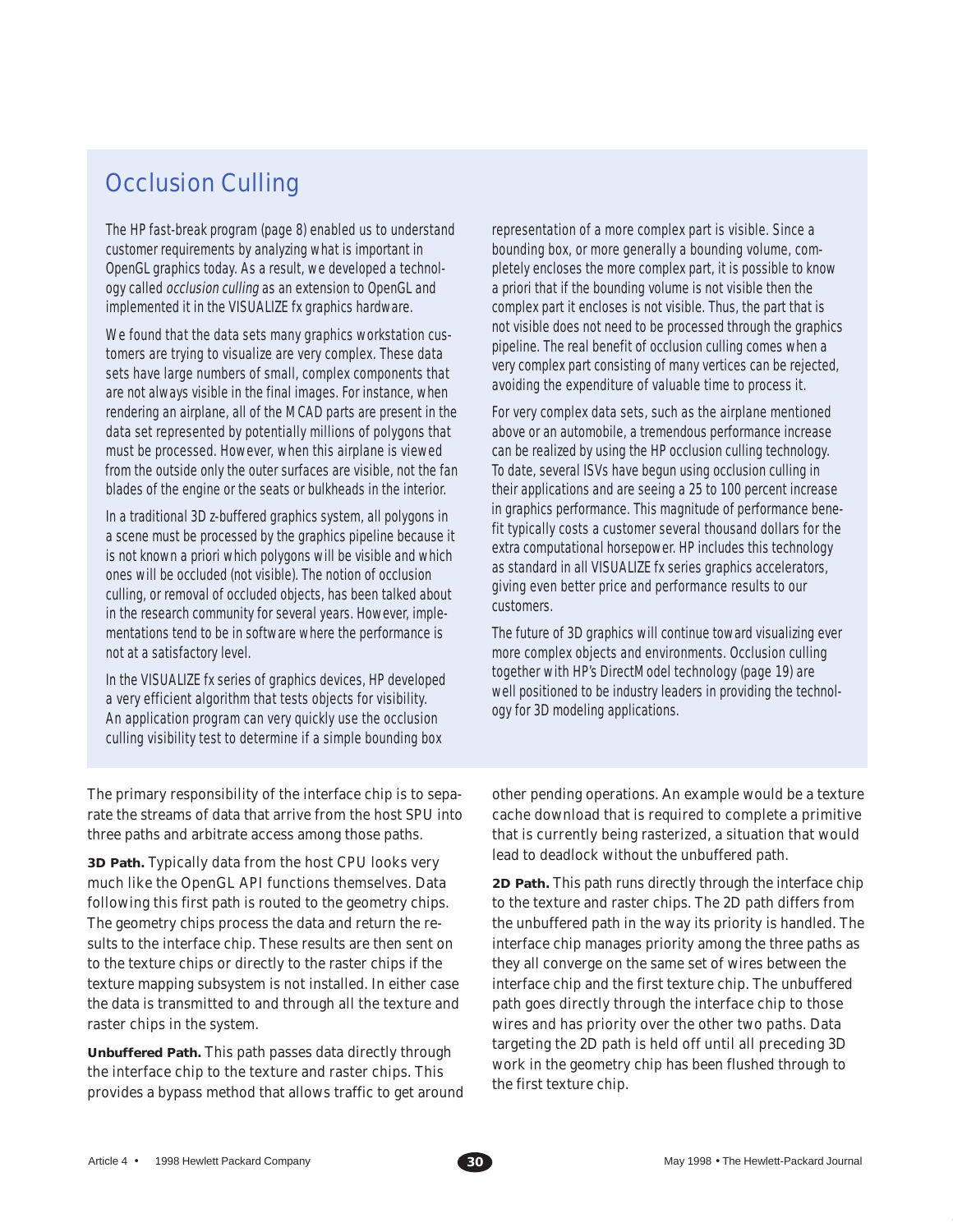There is also special circuitry in the interface chip that is used to accelerate many operations commonly done by X11 or other 2D APIs.

#### **Buses**

The three primary buses in the system are each run at 200 MHz, allowing sustainable transfer rates of more than 800 Mbytes per second. To control the loading on the interconnections for these buses, they are built as point-to-point connections from one chip to the next.

Each chip receives the signals and then retransmits them to the next chip in the sequence. This requires more pins on each part, but limits the number of loads on each wire to a single receiver as well as limiting the wiring length that signals must traverse. This allows for reliable communications despite the high frequency of the buses.

The first of these three buses distributes work to the geometry chips. This bus starts at the interface chip and runs through all the geometry chips in the system. Each geometry chip monitors the data stream as it flows through the bus and picks off work to operate upon based on an algorithm that selects the least busy geometry chip.

The second of these buses starts at the last geometry chip and passes through the others back to the interface chip. The results of the work done by the geometry chips is placed on this bus in the same sequence as it was moved along the first bus. This strict ordering control prevents certain artifacts from showing up in the final image.

The third bus ties the interface chip to the texture and frame buffer subsystems. It is wired in a loop that goes back to the interface chip from the last chip in the chain. 3D operations typically flow from the interface chip to the chips along this bus, and when they eventually get back to the end of the loop, they are thrown away.

For 2D operations, such as moving blocks of pixels around the frame buffer, the operation of the third bus is somewhat different. The movement of pixel data operates as a sequence of reads followed by a sequence of writes. The reads cause data to be dumped from the frame buffer locations onto the bus and the results travel back to the interface chip. This data is then associated with new addresses and sent as writes back down the bus, ending up back at the frame buffer but in different locations.

Besides the three primary buses mentioned above, there are three secondary buses in the system. The first

bus connects the interface chip to the video chip. This provides video control, download of color maps, and cursor control. The second bus is a connection from each raster chip to the video chip. This path is used to provide video refresh data to display frame buffer contents. The final secondary bus is a connection from each texture chip to two of the raster chips. This path allows the flow of filtered texture data into the raster chips for combination with nontexture fragment data.

#### **Geometry Chip**

The geometry and lighting chips are responsible for taking in geometric primitives (points, lines, triangles, and quadrilaterals) and executing all the operations associated with the transform stage of the graphics pipeline (see the article on page 9 for more about the graphics pipeline). These operations include:

- **Transformation of the coordinates from model space to** eye space
- **Computing a vertex color based on the lighting state,** which consists of up to eight directional or positional light sources
- Texture map calculations that include:
	- Environment map calculations for texture mapping
	- Texture coordinate transformation
	- Linear texture coordinate generation
	- Texture projection
- View volume clipping and clipping against six arbitrary application-specified planes to determine whether a primitive is completely visible, rejected because it is completely outside the view area, or needs to be reduced into its visible components
- **Perspective projection transformation to cause** primitives to look smaller the further away from the eye they are
- Setup calculations for rasterization in the raster chip.

There were some interesting problems to solve in the design of the distribution and coalescing of work up and down the geometry chip daisy chain. For example, load balancing, maintaining strict order in the output stream, and ensuring that operations, such as binding of colors and normals to vertices, perform as required by OpenGL.

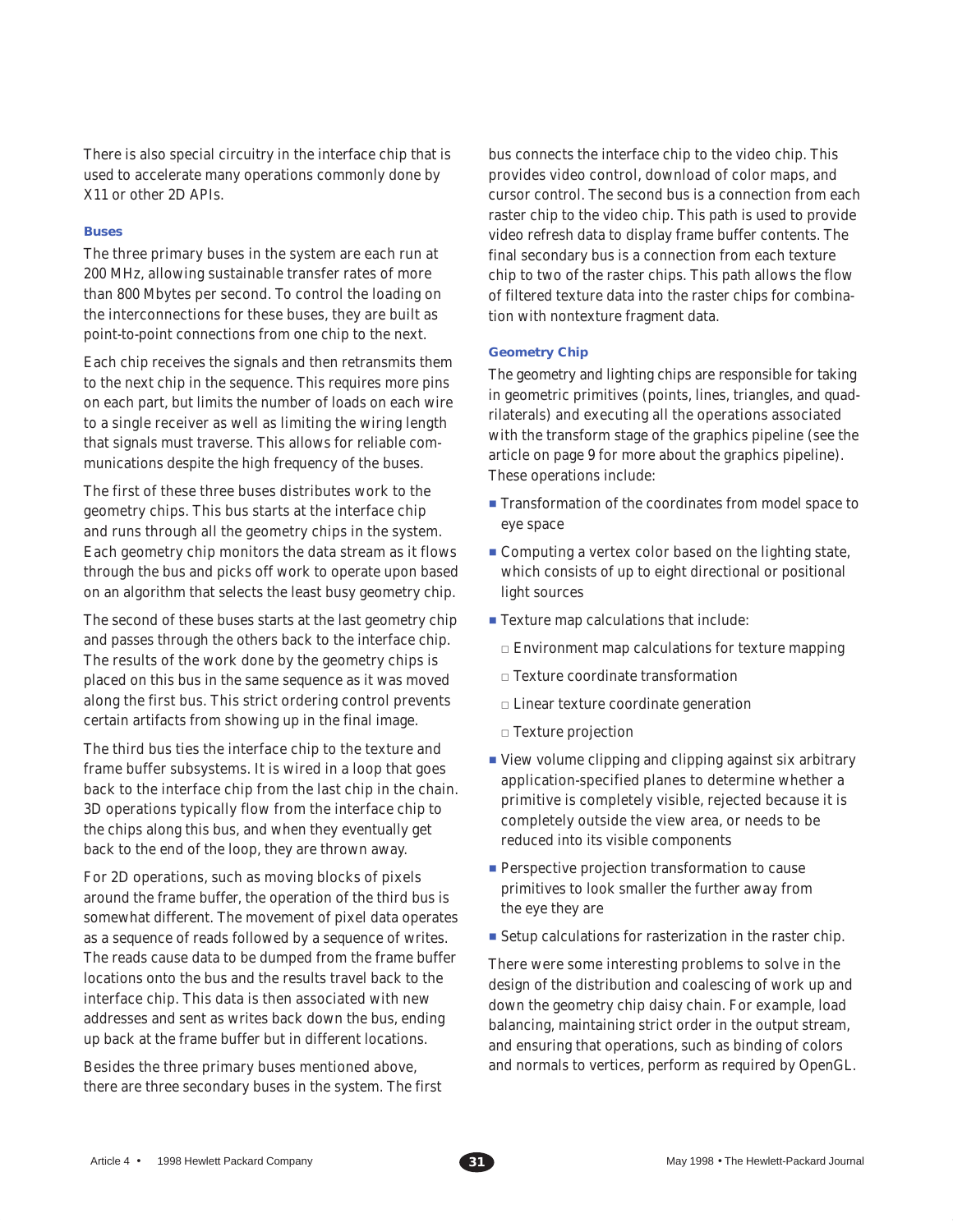# Fast Virtual Texturing

Texture mapping, which is wrapping a picture over a three dimensional object, has been used over the years as a key feature to enhance photorealism, reduce data set sizes, perform visual analysis, and aid in simulations (see **Figure 1**). Since texturing calculations are computationally expensive and memory access for large textures can be prohibitively slow, various workstation graphics vendors have provided hardware-accelerated texture mapping as a key differentiator for their product.

A primary drawback of these attempts at hardware acceleration is that dedicated local hardware texture memory is limited

## Figure 1

A 3D textured skull. The VISUALIZE  $f x^4$  and  $f x^6$  subsystems support a texture map acceleration option. Pictured here is the use of 3D texture mapping OpenGL extensions with this option. This feature allows visualization of 3D data sets such as MRI images.



The output of the geometry chip's daisy chain is passed back through the interface chip. Generally, for triangle based primitives, the output takes the form of plane equations. As these floating-point plane equations are returned from the geometry chip to the interface chip and passed on to the texture chips, certain addressed locations in the interface chip will result in the floating-point values being in size and is expensive. To take advantage of the performance boost, graphics applications were constrained to textures that fit in the local hardware texture memory. In other words, the application was responsible for managing this hardware resource.

Noticing this obvious artificial application limitation in texturing functionality, performance, and portability, Hewlett-Packard introduced, in the VISUALIZE-48, a new concept in hardware texture mapping called virtual texture mapping. Virtual texture mapping uses the dedicated local hardware texture memory as a true texture cache, swapping in and out of the cache the portions of textures that are needed for rendering a 3D image. Thus, for texturing applications, these limitations were eliminated. The application could define and use a texture map of any size (up to a theoretical limit of 32K texels  $\times$  32K texels<sup>\*</sup>) that would be hardware accelerated, eliminating the need for the application to be responsible for managing local texture memory.

Using the local hardware texture memory as a cache also means that this memory uses only the portions of the texture maps needed to render the image. This efficiency translates to more and larger texture maps being hardware accelerated at the same time. Applications that previously could not run because of texture size limits can now run because of the unlimited virtual texture size. Also, with only the used portions of the texture map being downloaded to the cache, far less graphics bus traffic occurs.

The system design of virtual texture mapping involved changes in the HP-UX operating system to support graphics interrupts, onboard firmware support for these interrupts, the introduction of an asynchronous texture interrupt managing daemon process, and the associated texturing hardware described in this

\*A texel is one element of a texture.

converted to fixed-point values as they pass through. These fixed-point values are in a form the raster chips need to rasterize the primitive.

The daisy-chain design allows up to eight of the geometry chips to be used although only three are applied in the case of the VISUALIZE  $fx^6$  product at this time.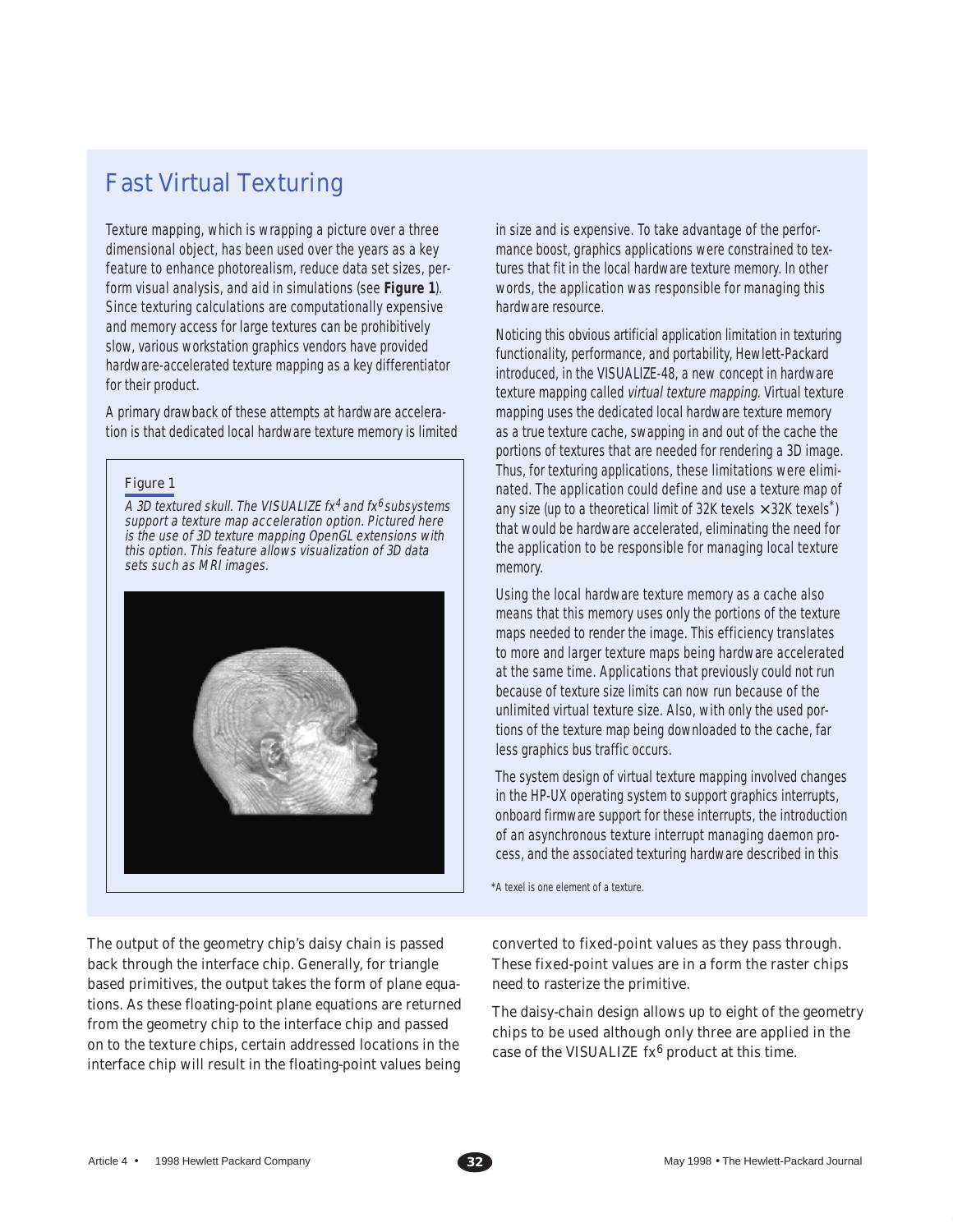article. Having a centralized daemon process manage the cache allows for cache efficiency, parallel handling of texture downloads while 3D graphics rendering is occurring, and sharing textures among graphics contexts.

The VISUALIZE  $f x^4$  and VISUALIZE  $f x^6$  texture mapping options incorporate the second generation advances in virtual texture mapping. Full OpenGL 1.1 texture map hardware support has brought about dramatic improvements in texture map download performance and switching between texture maps and new extended features such as 3D texture mapping, shadows (**Figure 2**), and proper specular lighting on textures

# Figure 2

A shadow texture image.



(**Figure 3**). These features have made these products very appealing systems for texturing applications on workstation graphics.

The texture mapping performance on these systems is very competitive. The VISUALIZE  $f x^6$  texture fill rate is about twice that of the VISUALIZE  $fx^4$  texture option. However, fill rates alone do not describe how these systems perform in a true application environment. Aggressive texture mapping application performance comparisons show two to three times performance superiority over similarly priced graphics workstation products.

## Figure 3

 A specular lit texture image. Correct specular lighting of textured images can be achieved with VISUALIZE fx<sup>4</sup> and fx<sup>6</sup> texture mapping options.



#### **Texture Chip**

The texture chip is responsible for accelerating texture mapping operations. Towards this end, it performs three basic functions:

- Maintains a cache of texture map data, requesting cache updates for texture values required by current rendering operations as needed (see "Fast Virtual Texturing" on page 32)
- Generates perspective corrected texture coordinates from plane equations representing triangles, points, or lines
- Fetches and filters the texture data as specified by the application based on whether the texture needs to be magnified or minimized to fit the geometry it is being mapped to and passes the result on to the raster chips.